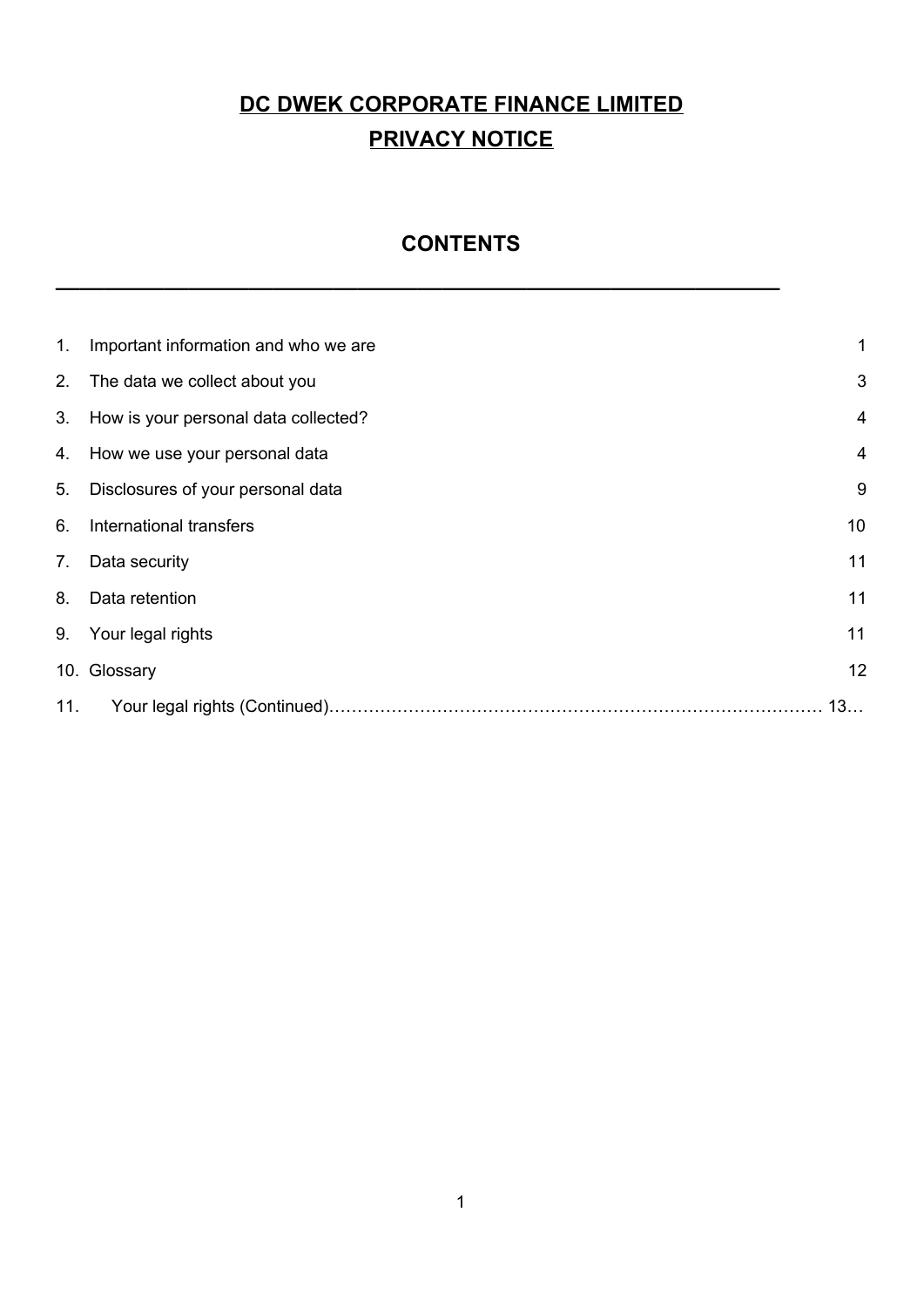## 1. **Introduction**

- 2. DC Dwek Corporate Finance Limited respects your privacy and is committed to protecting your personal data. This Privacy Notice will inform you as to how we look after your personal data when you visit our website (regardless of where you visit it from) and tell you about your privacy rights and how the law protects you.
- 3. This Privacy Notice is provided in a layered format so you can click through to the specific areas set out below. Alternatively you can download a pdf version of the policy here [**LINK**]. Please also use the Glossary (add [LINK](#page-1-1)) to understand the meaning of some of the terms used in this Privacy Notice.
- **4. 1. [***IMPORTANT INFORMATION AND WHO WE ARE***]**
- **5. 2. [***THE DATA WE COLLECT ABOUT YOU***]**
- **6. 3. [***HOW IS YOUR PERSONAL DATA COLLECTED***]**
- **7. 4. [***HOW WE USE YOUR PERSONAL DATA***]**
- **8. 5. [***DISCLOSURES OF YOUR PERSONAL DATA***]**
- **9. 6. [***INTERNATIONAL TRANSFERS***]**
- **10. 7. [***DATA SECURITY***]**
- **11. 8. [***DATA RETENTION***]**
- **12. 9. [***YOUR LEGAL RIGHTS***]**
- <span id="page-1-1"></span>**13. 10. [***GLOSSARY***]**
- <span id="page-1-0"></span>14. **Important information and who we are**

## **15. Purpose of this Privacy Notice**

- 16. This Privacy Notice aims to give you information on how DC Dwek Corporate Finance Limited collects and processes your personal data, including any data you may provide through this website when you communicate with us via this website or sign up to our newsletter.
- 17. It is important that you read this Privacy Notice together with any other privacy notice or fair processing notice we may provide on specific occasions when we are collecting or processing personal data about you so that you are fully aware of how and why we are using your data. This Privacy Notice supplements the other notices and is not intended to override them.

#### 18. **Data Controller**

19. DC Dwek Corporate Finance Limited (referred to as "the Company", "we", "us" or "our" in this Privacy Notice) is the data controller and responsible for your personal data which we collect or process.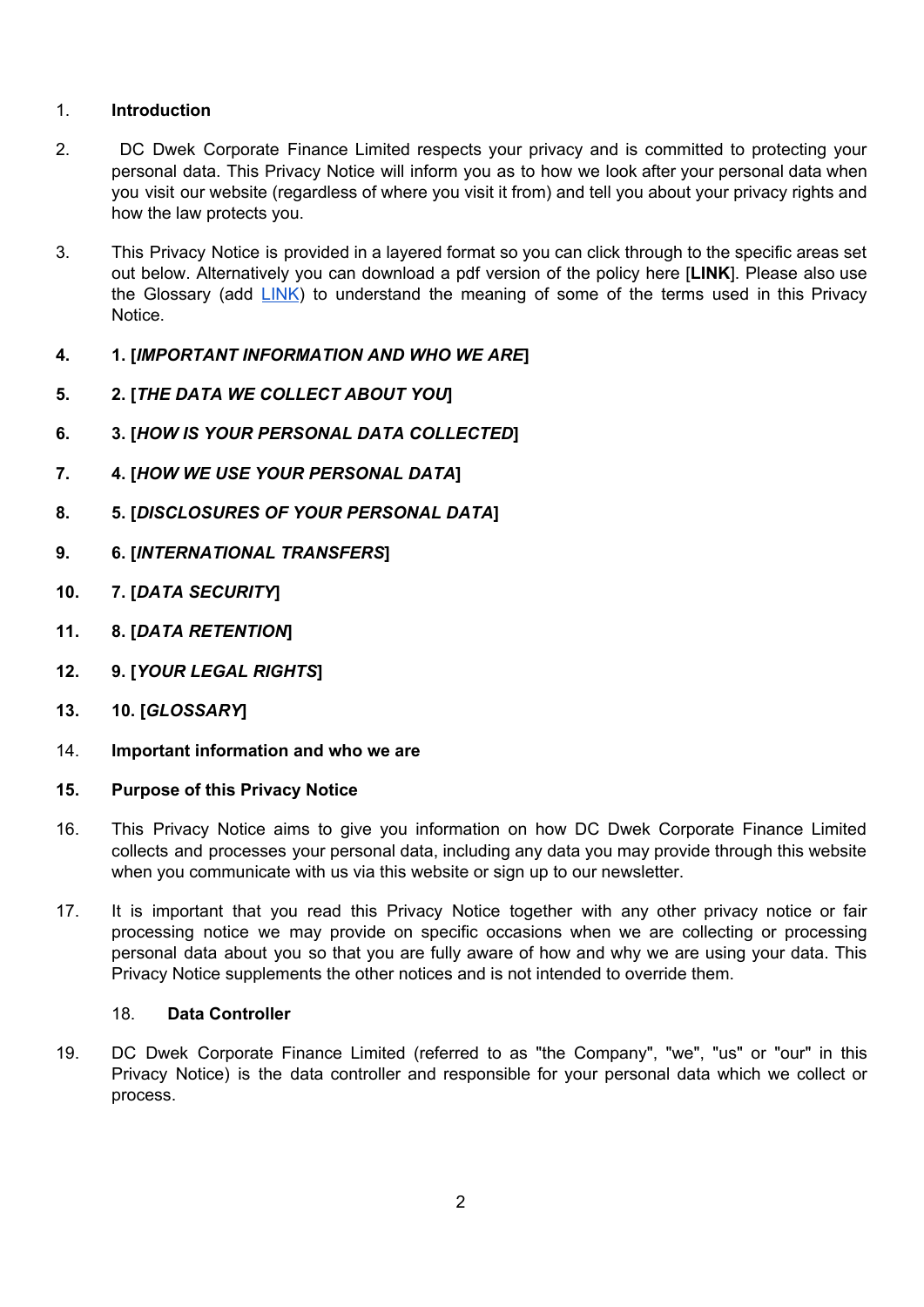- 20. David Dwek, the Company's Managing Director, is responsible for overseeing questions in relation to this Privacy Notice. If you have any questions about this Privacy Notice, including any requests to exercise *your legal rights*, please contact him using the details set out below.
- <span id="page-2-1"></span>21. **Contact details**
- 22. Our full details are:
- 23. Full name of legal entity: DC Dwek Corporate Finance Limited
- 24. Name or title of executive responsible for data privacy: David Dwek
- 25. Email address:david@dcdwek.com
- 26. Postal address: 162-168 Regent Street, London W1B 5TE
- 27. Telephone number: +44 (0) 20 7287 7841
- 28. Mobile number: +44 (0) 7768 177328
- 29. You have the right to make a complaint at any time to the Information Commissioner's Office (the ICO), the UK supervisory authority for data protection issues (www.ico.org.uk). We would, however, appreciate the chance to deal with your concerns before you approach the ICO so please contact us in the first instance.

## 30. **Changes to the Privacy Notice and your duty to inform us of changes to your personal data**

- 31. This version was issued on 1 June 2018.
- 32. It is important that the personal data we hold about you is accurate and current. Please keep us informed if your personal data changes during your relationship with us.

## 33. **Third-party links**

- 34. This website may include links to third-party websites, plug-ins and applications. Clicking on those links or enabling those connections may allow third parties to collect or share data about you. We do not control these third-party websites and are not responsible for their privacy statements. When you leave our website, we encourage you to read the privacy notice of every website you visit.
- 35.

## <span id="page-2-0"></span>36. **The data we collect about you**

- 37. **Personal data**, or personal information, means any information about an individual from which that person can be identified. It does not include data where the identity has been removed (anonymous data).
- 38. We may collect, use, store and transfer different kinds of personal data about you which we have grouped together follows:
	- **Identity Data** includes first name, maiden name, last name, marital status, title, date of birth and gender.
	- **Contact Data** includes email address and telephone numbers.
	- **Financial Data** includes bank account details.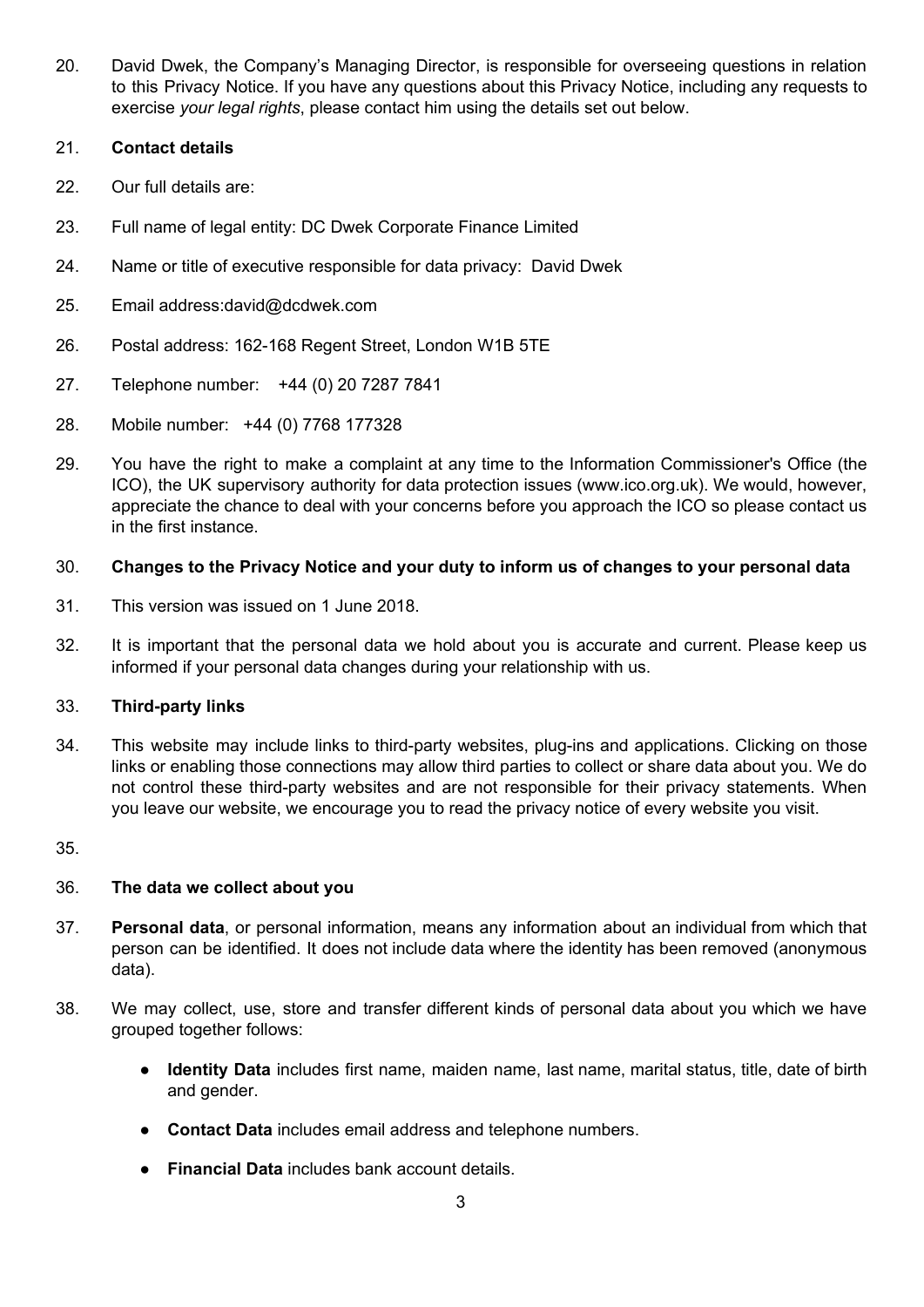- **Transaction Data** includes details about payments to and from you and other details of services we have provided or agree to provide to you.
- **Technical Data** includes your internet protocol (IP) address, browser type and version, time zone setting and location, browser plug-in types and versions, operating system and platform and other technology on the devices you use to access this website.
- **Usage Data** includes information about how you use our website.
- **Marketing and Communications Data** includes your preferences in receiving marketing from us and our third parties and your communication preferences.
- We also collect, use and share **Aggregated Data** such as statistical or demographic data for any purpose. Aggregated Data may be derived from your personal data but is not considered personal data in law as this data does **not** directly or indirectly reveal your identity. For example, we may aggregate your Usage Data to calculate the percentage of users accessing a specific website feature. However, if we combine or connect Aggregated Data with your personal data so that it can directly or indirectly identify you, we treat the combined data as personal data which will be used in accordance with this Privacy Notice.
- We do not collect any **Special Categories of Personal Data** about you (this includes details about your race or ethnicity, religious or philosophical beliefs, sex life, sexual orientation, political opinions, trade union membership, information about your health and genetic and biometric data). Nor do we collect any information about criminal convictions and offences.

## 39. **If you fail to provide personal data**

Where we need to collect personal data by law, or under the terms of a contract we have with you and you fail to provide that data when requested, we may not be able to perform the contract we have or are trying to enter into with you (for example, to provide you with services). In this case, we may have to cancel a service you have asked us to provide to you but we will notify you if this is the case at the time.

## <span id="page-3-0"></span>40. **How is your personal data collected?**

- 41. We use different methods to collect data from and about you including through:
	- **Direct interactions.** You may give us your Identity and Contact Data by filling in forms or by corresponding with us by post, phone, e-mail or otherwise. This includes personal data you provide when you :
		- inform us of the services which you may wish us to provide to you or to a company or organisation on whose behalf you contact us;
		- provide us with evidence of your identity as a result of our conducting anti-money laundering procedures;
		- subscribe to our service or publications;
		- request marketing to be sent to you;
		- give us some feedback.
	- In order to comply with our obligations to the Financial Conduct Authority all our telephone conversations are recorded.
		- **Automated technologies or interactions.** As you interact with our website, we may automatically collect Technical Data about your equipment, browsing actions and patterns. We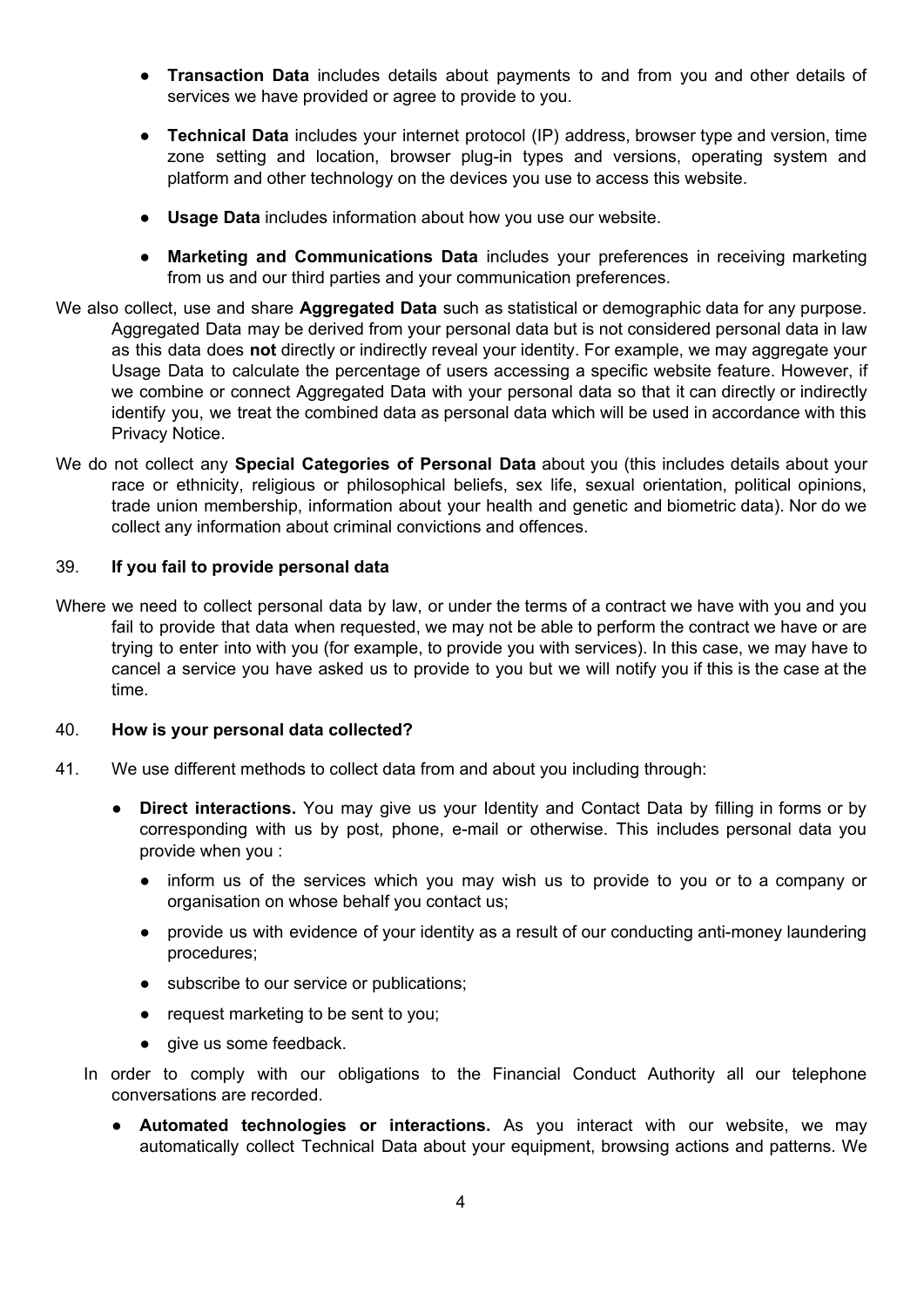collect this personal data by using cookies, server logs and other similar technologies. Please see our cookie policy [**[LINK](https://automattic.com/cookies/)]** for further details.

- **Third parties or publicly available sources.** We may receive personal data about you from various third parties and public sources as set out below:
	- Technical Data from analytics providers such as Google based outside the EU;
- Contact, Financial and Transaction Data from providers of technical, payment and delivery services based [inside or outside] the EU].
- Identity and Contact Data from publicly availably sources [such as Companies House and the Electoral Register based inside the EU.
- The company or organisation on whose behalf you contact us and /or its or your other advisers

## <span id="page-4-0"></span>42. **How we use your personal data**

- 43. We will only use your personal data when the law allows us to do so. Most commonly, we will use your personal data in the following circumstances:
	- Where it is necessary for our legitimate interests (or those of a third party) and your interests and fundamental rights do not override those interests.
	- Where we need to perform a contract, we are about to enter into or have entered into with you.
	- Where we need to comply with a legal or regulatory obligation.
- 44. . You have the right to withdraw consent to marketing at any time by [contacting](#page-2-1) *[us.](#page-2-1)*

## 45. **Purposes for which we will use your personal data**

- 46. We have set out below, in a table format, a description of all the ways we plan to use your personal data, and which of the legal bases we rely on to do so. We have also identified what our legitimate interests are where appropriate.
- 47. Note that we may process your personal data for more than one lawful ground depending on the specific purpose for which we are using your data. Please [contact](#page-2-1) us if you need details about the specific legal ground on which we are relying to process your personal data where more than one ground has been set out in the table below.

| <b>Purpose/Activity</b>                                                                                                                                     | Type of data                                                    | Lawful basis for<br>processing<br>legitimate<br>including<br>basis<br>of<br>interest                                                                                                                                                         |
|-------------------------------------------------------------------------------------------------------------------------------------------------------------|-----------------------------------------------------------------|----------------------------------------------------------------------------------------------------------------------------------------------------------------------------------------------------------------------------------------------|
| To register you as a new client                                                                                                                             | (a) Identity<br>(b) Contact                                     | Performance of a contract with you                                                                                                                                                                                                           |
| To register a company or other<br>organisation of which you are<br>an employee, officer, partner,<br>member or agent and contact<br>person as a new client  | (a) Identity<br>(b) Contact                                     | Necessary for our legitimate interests<br>(to enter into and/or perform a<br>contract with such a company or<br>organisation)                                                                                                                |
| To register a company or other<br>organisation of which you are<br>an employee, officer, partner,<br>member or agent and contact<br>person as a new contact | (a) Identity<br>(b) Contact<br>(c) Financial<br>(d) Transaction | Necessary for our legitimate interests<br>(to facilitate communications with any<br>such company or organisation which<br>is an actual or potential investor,<br>professional adviser,<br>financial<br>institution, trade purchaser or joint |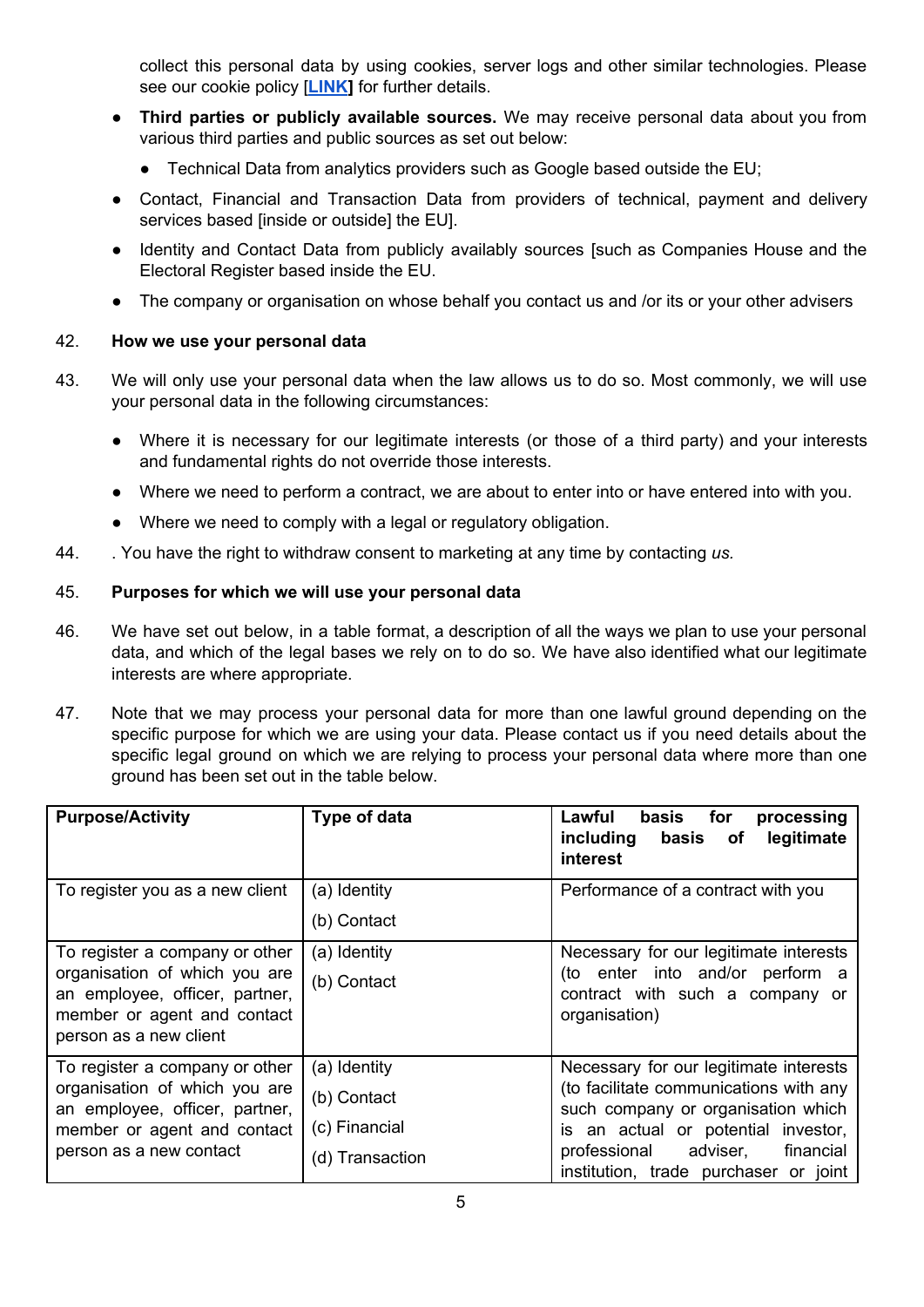|                                                                                                                                                                                                                                                                                                                        | Marketing<br>(e)<br>Communications                                                                                                                                   | and | venturer of one of our clients or for<br>networking purposes)                                                                                                                                                                                                                                                                                                |
|------------------------------------------------------------------------------------------------------------------------------------------------------------------------------------------------------------------------------------------------------------------------------------------------------------------------|----------------------------------------------------------------------------------------------------------------------------------------------------------------------|-----|--------------------------------------------------------------------------------------------------------------------------------------------------------------------------------------------------------------------------------------------------------------------------------------------------------------------------------------------------------------|
| To register you as a contact<br>To process and perform our<br>contract with you including:<br>(a) Manage payments, fees<br>and charges                                                                                                                                                                                 | (a) Identity<br>(b) Contact<br>(c) Financial<br>(d) Transaction<br>(e)Marketing<br>Communications<br>(a) Identity<br>(b) Contact<br>(c) Financial<br>(d) Transaction | and | Necessary for our legitimate interests<br>(for networking purposes)<br>(a) Performance of a contract with<br>you<br>Necessary for our legitimate<br>(b)<br>interests (to recover debts due to us)                                                                                                                                                            |
| (b) Collect and recover money<br>owed to us                                                                                                                                                                                                                                                                            | Marketing<br>(e)<br>Communications                                                                                                                                   | and |                                                                                                                                                                                                                                                                                                                                                              |
| To process and perform our<br>contract with a company or<br>other organisation of which you<br>employee,<br>officer,<br>an<br>are<br>partner, member or agent and<br>contact person including:<br>(a) Manage payments, fees<br>and charges<br>(b) Collect and recover money<br>owed to us                              | (a) Identity<br>(b) Contact<br>(c) Financial<br>(d) Transaction<br>(e)Marketing<br>Communications                                                                    | and | Necessary for our legitimate<br>(a)<br>interests (to perform a contract with a<br>company or other organisation of<br>which you are an employee, officer,<br>partner, member or agent and contact<br>person)<br>(b) Necessary for our legitimate<br>interests (to recover debts due to us)                                                                   |
| To manage our relationship<br>with you which will include:<br>Notifying<br>you<br>about<br>(a)<br>changes to our terms<br><b>or</b><br><b>Privacy Notice</b><br>(b) Asking you to take a survey                                                                                                                        | (a) Identity<br>(b) Contact<br>(c) Profile<br>(d)<br>Marketing<br>Communications                                                                                     | and | (a) Performance of a contract with<br>you<br>(b) Necessary to comply with a legal<br>or regulatory obligation<br>(c) Necessary for our legitimate<br>interests<br>(to keep<br>records<br>our<br>updated and to study how clients and<br>contacts use our services)                                                                                           |
| To manage our relationship<br>with<br>a company or other<br>organisation of which you are<br>an employee, officer, partner,<br>member or agent and contact<br>person which will include:<br>Notifying<br>about<br>(a)<br>you<br>changes to our terms<br>or<br><b>Privacy Notice</b><br>(b) Asking you to take a survey | a) Identity<br>(b) Contact<br>(c) Profile<br>(d)<br>Marketing<br>Communications                                                                                      | and | (a) Necessary to comply with a legal<br>or regulatory obligation<br>(b) Necessary for our legitimate<br>interests (to perform a contract with a<br>company or other organisation of<br>which you are an employee, officer,<br>partner, member or agent and contact<br>person)<br>(c) Necessary for our legitimate<br>interests (to<br>keep<br>records<br>our |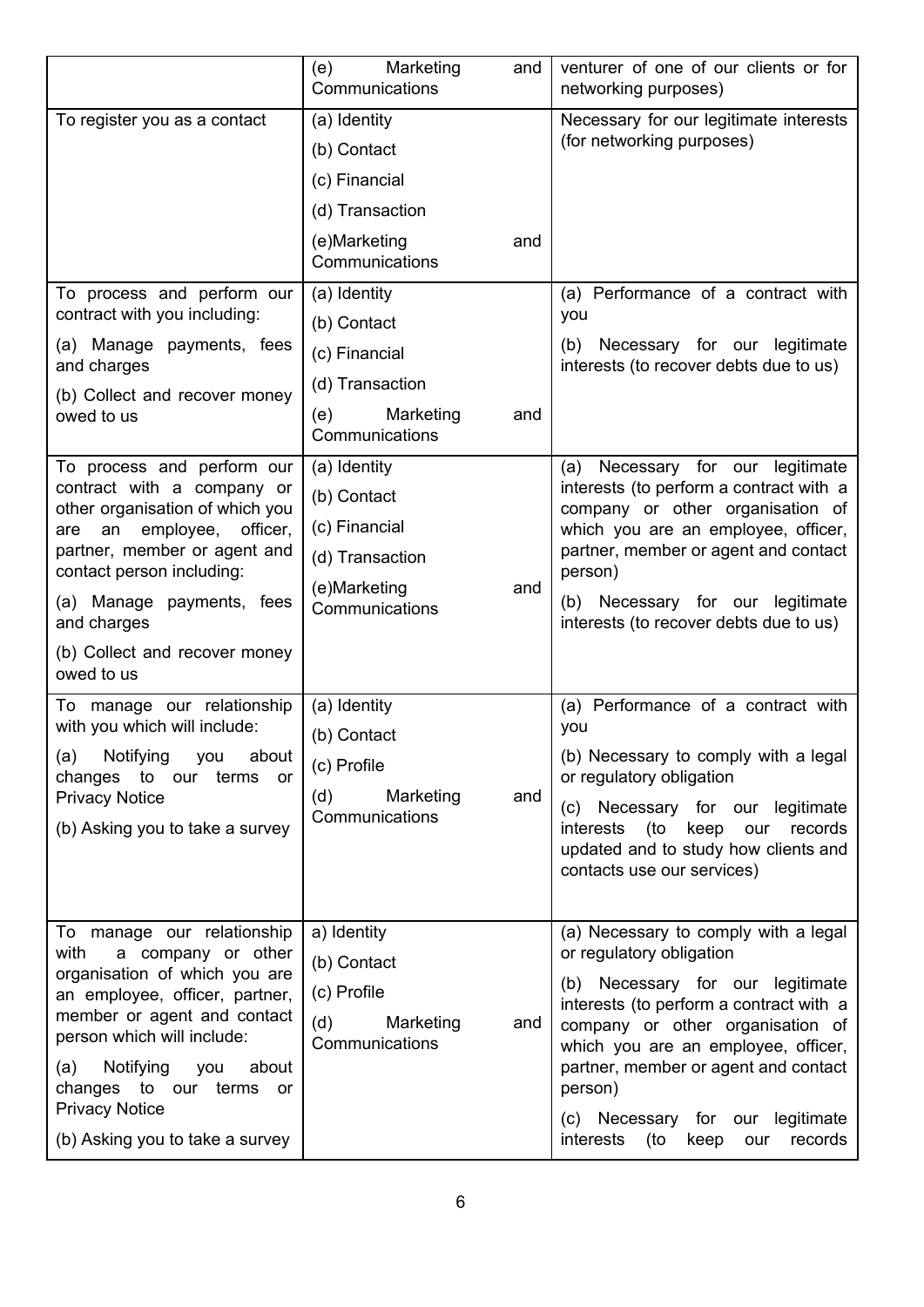|                                                                                                                                                                                                                         |                                                                                                                   | updated and to study how clients and<br>contacts use our services)                                                                                                                                                                                                                                                                                                                                        |
|-------------------------------------------------------------------------------------------------------------------------------------------------------------------------------------------------------------------------|-------------------------------------------------------------------------------------------------------------------|-----------------------------------------------------------------------------------------------------------------------------------------------------------------------------------------------------------------------------------------------------------------------------------------------------------------------------------------------------------------------------------------------------------|
|                                                                                                                                                                                                                         |                                                                                                                   |                                                                                                                                                                                                                                                                                                                                                                                                           |
| To enable you to complete a<br>survey                                                                                                                                                                                   | (a) Identity<br>(b) Contact<br>(c) Profile<br>(d) Usage<br>Marketing<br>and<br>(e)<br>Communications              | (a) Performance of a contract with<br>you<br>(b) Necessary for our legitimate<br>interests (to perform a contract with a<br>company or other organisation of<br>which you are an employee, officer,<br>partner, member or agent and contact<br>person)<br>(c) Necessary for our legitimate<br>interests (to study how clients and<br>contacts use our services, to develop<br>them and grow our business) |
| To administer and protect our<br>this<br>business<br>and<br>website<br>(including troubleshooting, data<br>analysis,<br>testing,<br>system<br>maintenance,<br>support,<br>reporting and hosting of data)                | (a) Identity<br>(b) Contact<br>(c) Technical                                                                      | Necessary for our legitimate<br>(a)<br>interests (for running our business,<br>provision of administration and IT<br>services, network security, to prevent<br>fraud and in the context of a business<br>reorganisation or group restructuring<br>exercise)<br>(b) Necessary to comply with a legal                                                                                                       |
|                                                                                                                                                                                                                         |                                                                                                                   | or regulatory obligation                                                                                                                                                                                                                                                                                                                                                                                  |
| To deliver relevant website<br>content and other information<br>and<br>measure<br>you<br>to<br>or<br>understand the effectiveness of<br>the advertising we serve to you                                                 | (a) Identity<br>(b) Contact<br>(c) Profile<br>(d) Usage<br>Marketing<br>(e)<br>and<br>Communications              | Necessary for our legitimate interests<br>(to study how clients and contacts<br>use our services, to develop them, to<br>grow our business and to inform our<br>marketing strategy)                                                                                                                                                                                                                       |
|                                                                                                                                                                                                                         | (f) Technical                                                                                                     |                                                                                                                                                                                                                                                                                                                                                                                                           |
| data<br>analytics to<br>To<br>use<br>website,<br>improve<br>our<br>marketing,<br>products/services,<br>client<br>relationships<br>and<br>experiences                                                                    | (a) Technical<br>(b) Usage                                                                                        | Necessary for our legitimate interests<br>(to define types of clients for our<br>products and services, to keep our<br>website updated and relevant, to<br>develop our business and to inform<br>our marketing strategy)                                                                                                                                                                                  |
| To provide information to the<br>Financial Conduct Authority or<br>any other regulatory authority<br>having jurisdiction over us if, in<br>exercise of their legal or<br>regulatory powers, they require<br>us to do so | Identity<br>(a)<br>Contact<br>(b)<br>Financial<br>(c)<br>Transactio<br>(d)<br>n<br>Profile<br>(e)<br>(f)<br>Usage | Necessary to comply with a legal or<br>regulatory obligation                                                                                                                                                                                                                                                                                                                                              |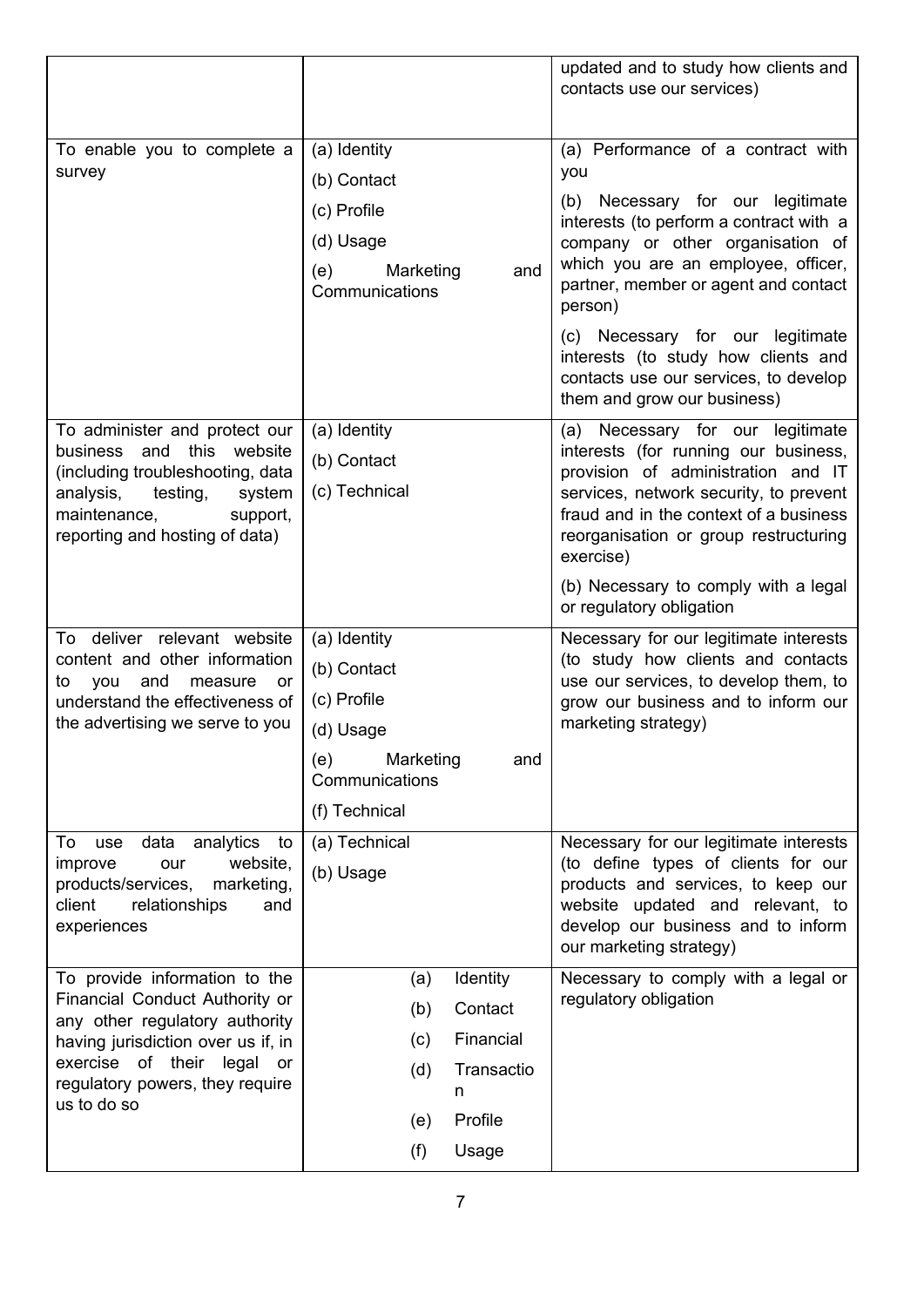### 48. **Marketing**

49. We strive to provide you with choices regarding certain personal data uses, particularly around marketing and advertising:-

#### 50. **Promotional offers from us**

- 51. We may use your Identity, Contact, Technical, Usage and Profile Data to form a view on what we think you may want or need, or what may be of interest to you. This is how we decide which, services may be relevant for you (we call this marketing).
- 52. You will receive marketing communications from us if you have requested information from us or purchased services from us and, in each case, you have not opted out of receiving that marketing.

#### 53. **Third-party marketing**

We will get your express opt-in consent before we share your personal data with any company other than ourselves for marketing purposes.

#### 54. **Opting out**

- 55. You can ask us or third parties to stop sending you marketing messages at any time by logging into the website and sending us a message to that effect via our website or by following the opt-out links on any marketing message sent to you or by [contacting](#page-2-1) us by e-mail or letter at any time.
- 56. Where you opt out of receiving these marketing messages, this will not apply to personal data provided to us as a result of your obtaining services from us.

#### 57. **Cookies**

58. You can set your browser to refuse all or some browser cookies, or to alert you when websites set or access cookies. If you disable or refuse cookies, please note that some parts of this website may become inaccessible or not function properly. For more information about the cookies we use, please see [LINK TO [COOKIE](https://automattic.com/cookies/) POLICY.]

#### 59. **Change of purpose**

- 60. We will only use your personal data for the purposes for which we collected it, unless we reasonably consider that we need to use it for another reason and that reason is compatible with the original purpose. If you wish to get an explanation as to how the processing for the new purpose is compatible with the original purpose, please [contact](#page-2-1) us.
- 61. If we need to use your personal data for an unrelated purpose, we will notify you and we will explain the legal basis which allows us to do so.
- 62. Please note that we may process your personal data without your knowledge or consent, in compliance with the above rules, where this is required or permitted by law.

#### <span id="page-7-0"></span>63. **Disclosures of your personal data**

- 64. We may have to share your personal data with the parties set out below for the purposes set out in the table in paragraph 4 above.
	- External Third Parties as set out in the [LINK to *[Glossary](#page-1-1)*].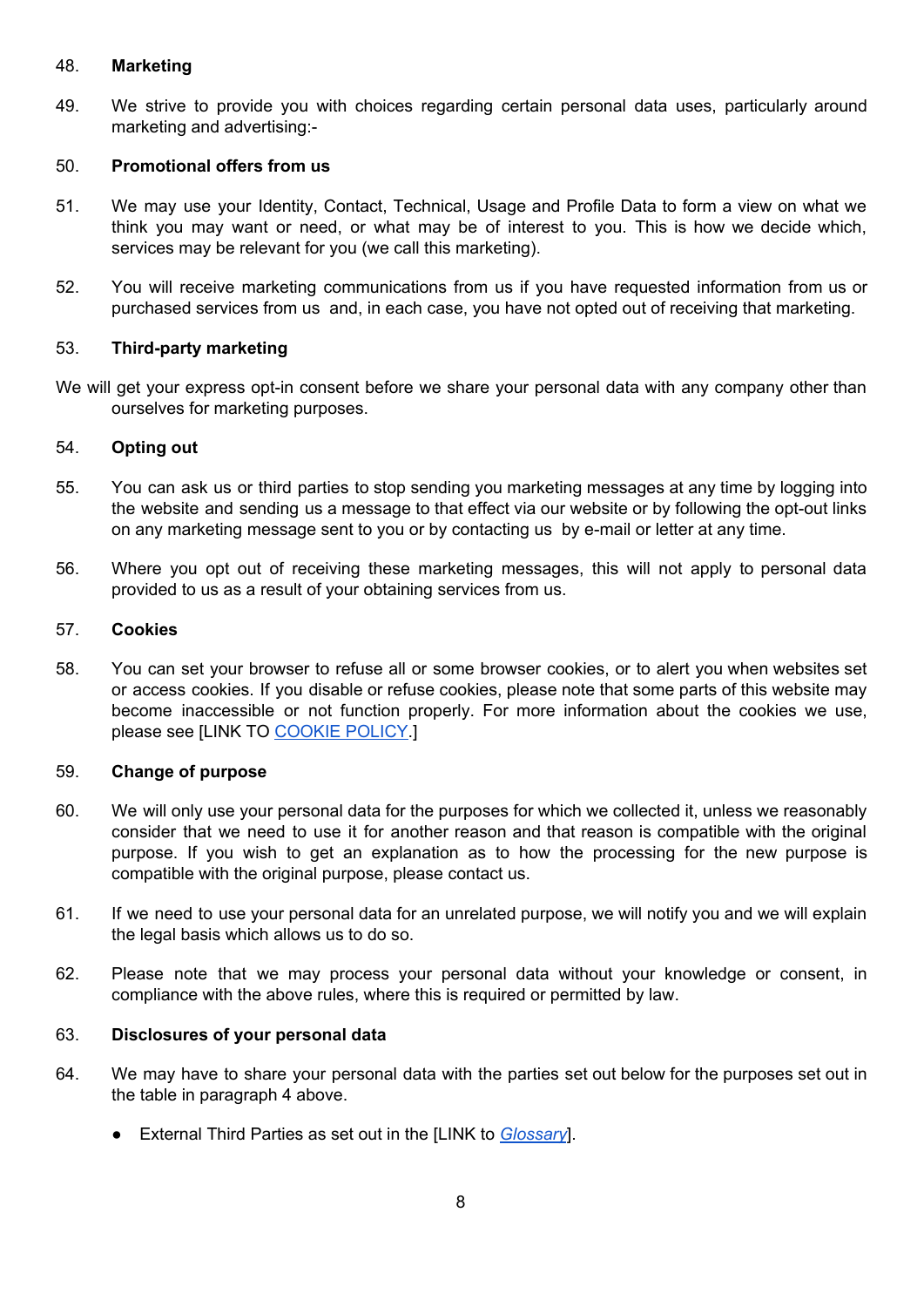- The Financial Conduct Authority and any other regulatory authority having jurisdiction over us if, in exercise of their legal or regulatory powers, they require us to do so
- Third parties to whom we may choose to sell, transfer, or merge parts of our business or our assets. Alternatively, we may seek to acquire other businesses or merge with them. If a change happens to our business, then the new owners may use your personal data in the same way as set out in this Privacy Notice.
- 65. We require all third parties to respect the security of your personal data and to treat it in accordance with the law. We do not allow our third-party service providers to use your personal data for their own purposes and only permit them to process your personal data for specified purposes and in accordance with our instructions.

### <span id="page-8-0"></span>66. **International transfers**

- 67. We do not transfer your personal data outside the European Economic Area (**EEA**) without your express prior consent.
- 68. Whenever we transfer your personal data out of the EEA, we ensure a similar degree of protection is afforded to it by ensuring at least one of the following safeguards is implemented :
	- We will only transfer your personal data to countries that have been deemed to provide an adequate level of protection for personal data by the European Commission. For further details, see European Commission: Adequacy of the protection of personal data in non-EU countries.
	- Where we use certain service providers, we may use specific contracts approved by the European Commission which give personal data the same protection it has in Europe. For further details, see European Commission: Model contracts for the transfer of personal data to third countries.
	- Where we use providers based in the US, we may transfer data to them if they are part of the Privacy Shield which requires them to provide similar protection to personal data shared between the Europe and the US. For further details, see European Commission: EU-US Privacy Shield.
- **69.** Please [contact](#page-2-1) us if you want further information on the specific mechanism used by us when transferring your personal data out of the EEA.

## <span id="page-8-1"></span>70. **Data security**

- 71. We have put in place appropriate security measures to prevent your personal data from being accidentally lost, used or accessed in an unauthorised way, altered or disclosed. In addition, we limit access to your personal data to those employees, agents, contractors and other third parties who have a business need to know. They will only process your personal data on our instructions and they are subject to a duty of confidentiality.
- 72. We have put in place procedures to deal with any suspected personal data breach and will notify you and any applicable regulator of a breach where we are legally required to do so.

## <span id="page-8-2"></span>73. **Data retention**

## 74. **How long will you use my personal data for?**

- 75. We will only retain your personal data for as long as necessary to fulfil the purposes we collected it for, including for the purposes of satisfying any legal, accounting, or reporting requirements.
- 76. To determine the appropriate retention period for personal data, we consider the amount, nature, and sensitivity of the personal data, the potential risk of harm from unauthorised use or disclosure of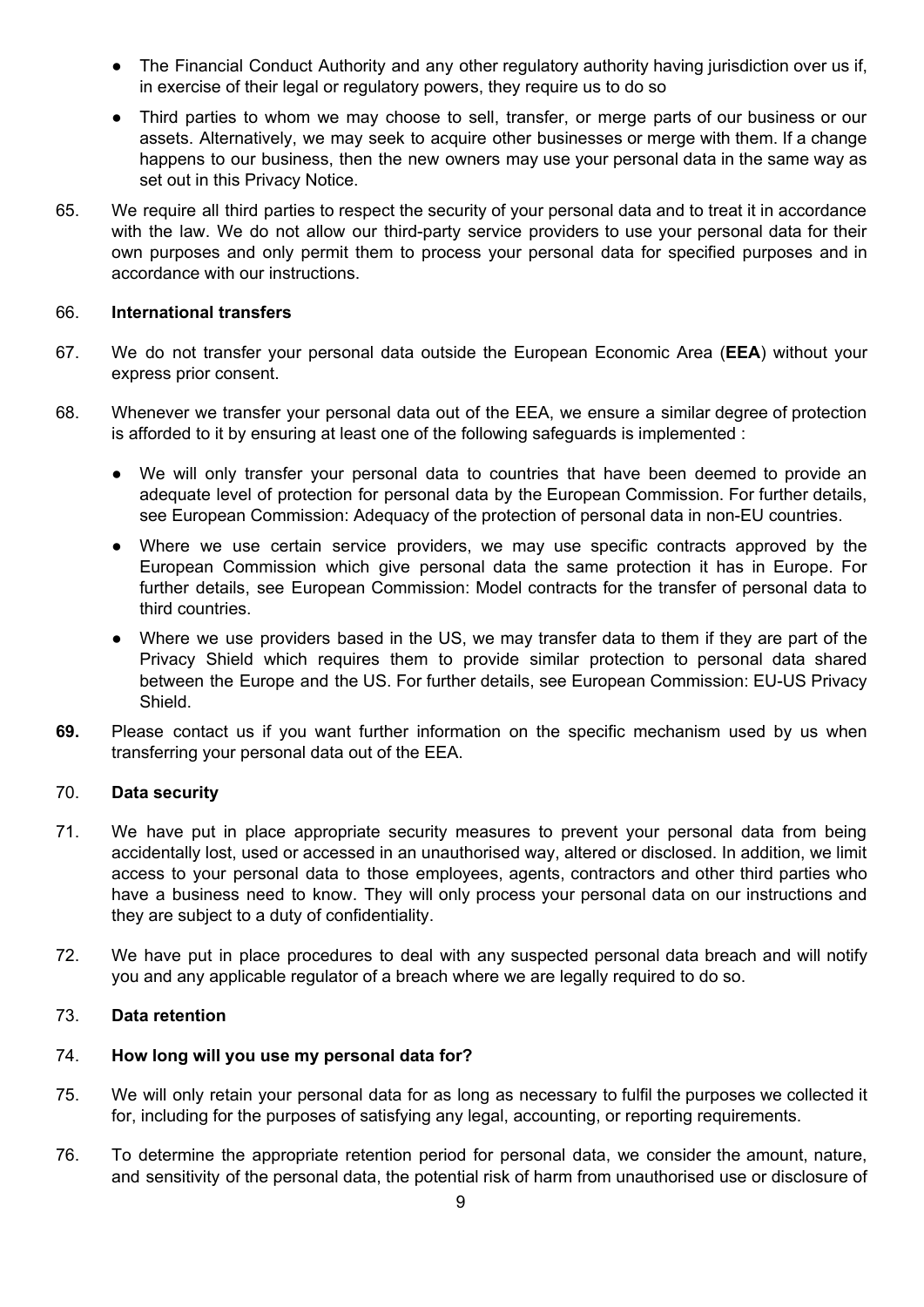your personal data, the purposes for which we process your personal data and whether we can achieve those purposes through other means, and the applicable legal requirements.

- 77. Details of retention periods for different aspects of your personal data are available in our retention policy which you can request from us by [contacting](#page-2-1) us.
- 78. By law we have to keep basic information about our clients (including Contact, Identity, Financial and Transaction Data) for six years after they cease being clients for tax purposes. In some circumstances you can ask us to delete your data: See *Request erasure* below for further information.
- 79. In some circumstances we may anonymise your personal data (so that it can no longer be associated with you) for research or statistical purposes in which case we may use this information indefinitely without further notice to you.

## <span id="page-9-0"></span>80. **Your legal rights**

- 81. Under certain circumstances, you have rights under data protection laws in relation to your personal data. Please go to paragraph 11 or click on the links below to find out more about these rights:
	- *Request access to your personal data*
	- *Request correction of your personal data*.
	- *Request erasure of your personal data*.
	- *Object to processing of your personal data*.
	- *Request restriction of processing your personal data*.
	- *Request transfer of your personal data*.
	- *Right to withdraw consent*.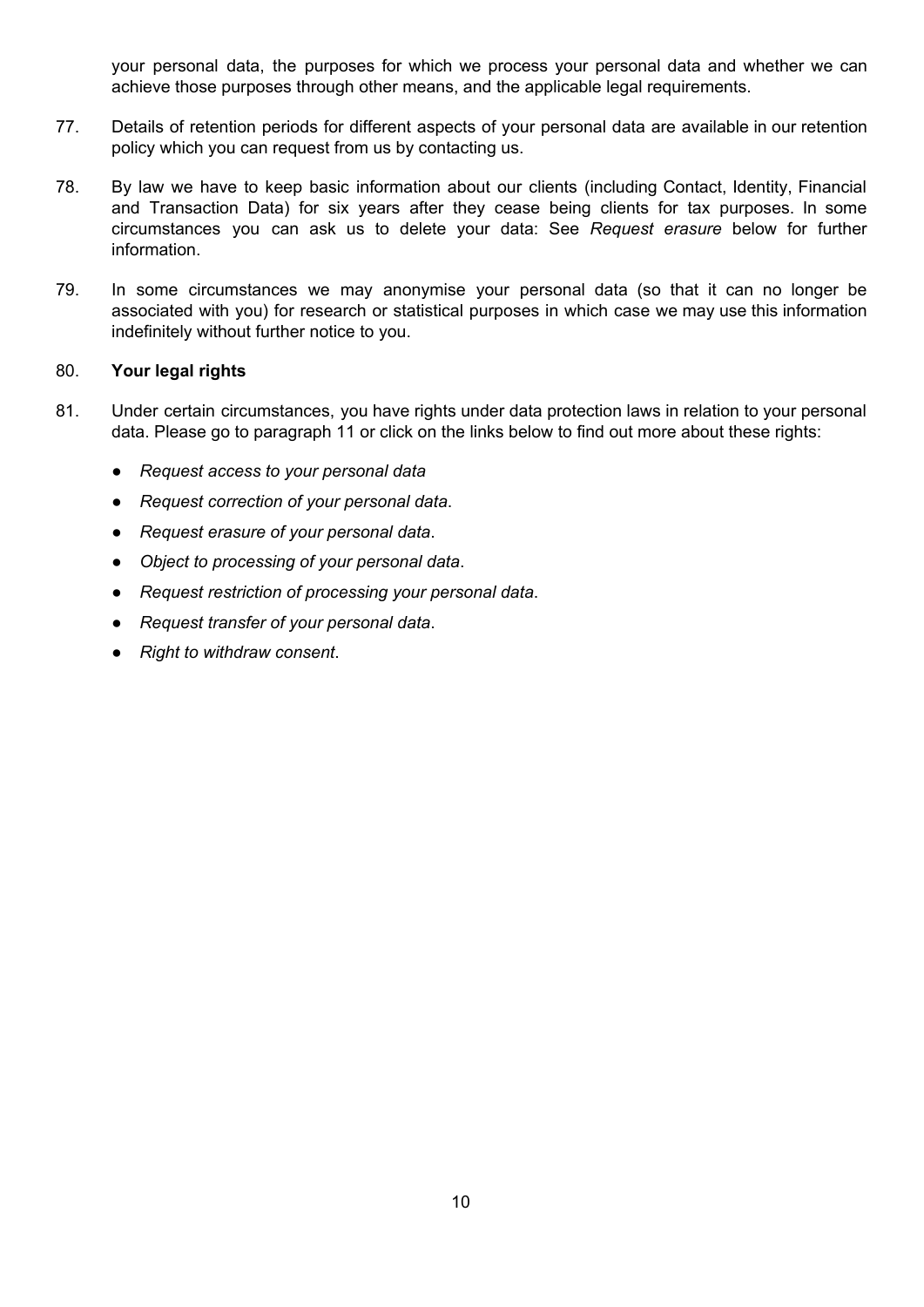82. If you wish to exercise any of the rights set out above, please [contact](#page-2-1) us.

## 83. **No fee usually required**

84. You will not have to pay a fee to access your personal data (or to exercise any of the other rights). However, we may charge a reasonable fee if your request is clearly unfounded, repetitive or excessive. Alternatively, we may refuse to comply with your request in these circumstances.

## 85. **What we may need from you**

86. We may need to request specific information from you to help us confirm your identity and ensure your right to access your personal data (or to exercise any of your other rights). This is a security measure to ensure that personal data is not disclosed to any person who has no right to receive it. We may also contact you to ask you for further information in relation to your request to speed up our response.

## 87. **Time limit to respond**

88. We try to respond to all legitimate requests within one month. Occasionally it may take us longer than a month if your request is particularly complex or you have made a number of requests. In this case, we will notify you and keep you updated.

## <span id="page-10-0"></span>89. **Glossary**

## 90. **LAWFUL BASIS**

- 91. **Legitimate Interest** means the interest of our business in conducting and managing our business to enable us to give you the best service/product and the best and most secure experience. We make sure we consider and balance any potential impact on you (both positive and negative) and your rights before we process your personal data for our legitimate interests. We do not use your personal data for activities where our interests are overridden by the impact on you (unless we have your consent or are otherwise required or permitted to by law). You can obtain further information about how we assess our legitimate interests against any potential impact on you in respect of specific activities by [contacting](#page-2-1) us
- 92. **Performance of Contract** means processing your data where it is necessary for the performance of a contract to which you are a party or to take steps at your request before entering into such a contract.
- 93. **Comply with a legal or regulatory obligation** means processing your personal data where it is necessary for compliance with a legal or regulatory obligation that we are subject to.

## 94. **THIRD PARTIES**

## 95. **External Third Parties**

- Service providers acting as processors who provide IT and system administration services.
- Professional advisers acting as processors or joint controllers including lawyers, bankers, auditors and insurers based in the United Kingdom and other countries who provide consultancy, banking, legal, insurance and accounting services.
- HM Revenue & Customs, the Financial Conduct Authority, other regulators and other authorities acting as processors or joint controllers based in the United Kingdom who require reporting of processing activities in certain circumstances.